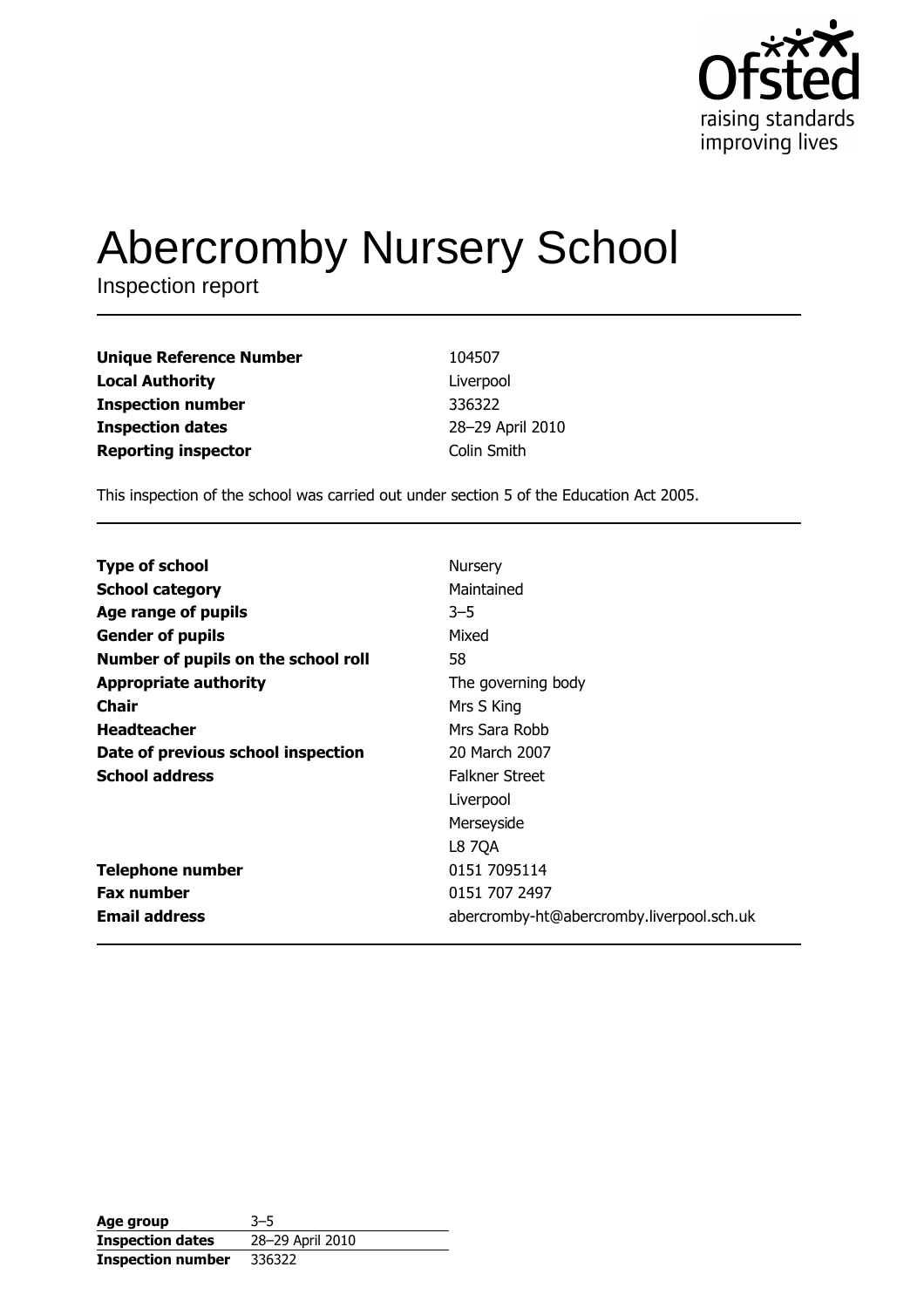The Office for Standards in Education, Children's Services and Skills (Ofsted) regulates and inspects to achieve excellence in the care of children and young people, and in education and skills for learners of all ages. It regulates and inspects childcare and children's social care, and inspects the Children and Family Court Advisory Support Service (Cafcass), schools, colleges, initial teacher training, work-based learning and skills training, adult and community learning, and education and training in prisons and other secure establishments. It rates council children's services, and inspects services for looked after children, safequarding and child protection.

Further copies of this report are obtainable from the school. Under the Education Act 2005, the school must provide a copy of this report free of charge to certain categories of people. A charge not exceeding the full cost of reproduction may be made for any other copies supplied.

If you would like a copy of this document in a different format, such as large print or Braille, please telephone 08456 404045, or email enquiries@ofsted.gov.uk.

You may copy all or parts of this document for non-commercial educational purposes, as long as you give details of the source and date of publication and do not alter the documentation in any way.

Royal Exchange Buildings St Ann's Square Manchester M2 7LA T: 08456 404045 Textphone: 0161 618 8524 E: enquiries@ofsted.gov.uk W: www.ofsted.gov.uk © Crown copyright 2010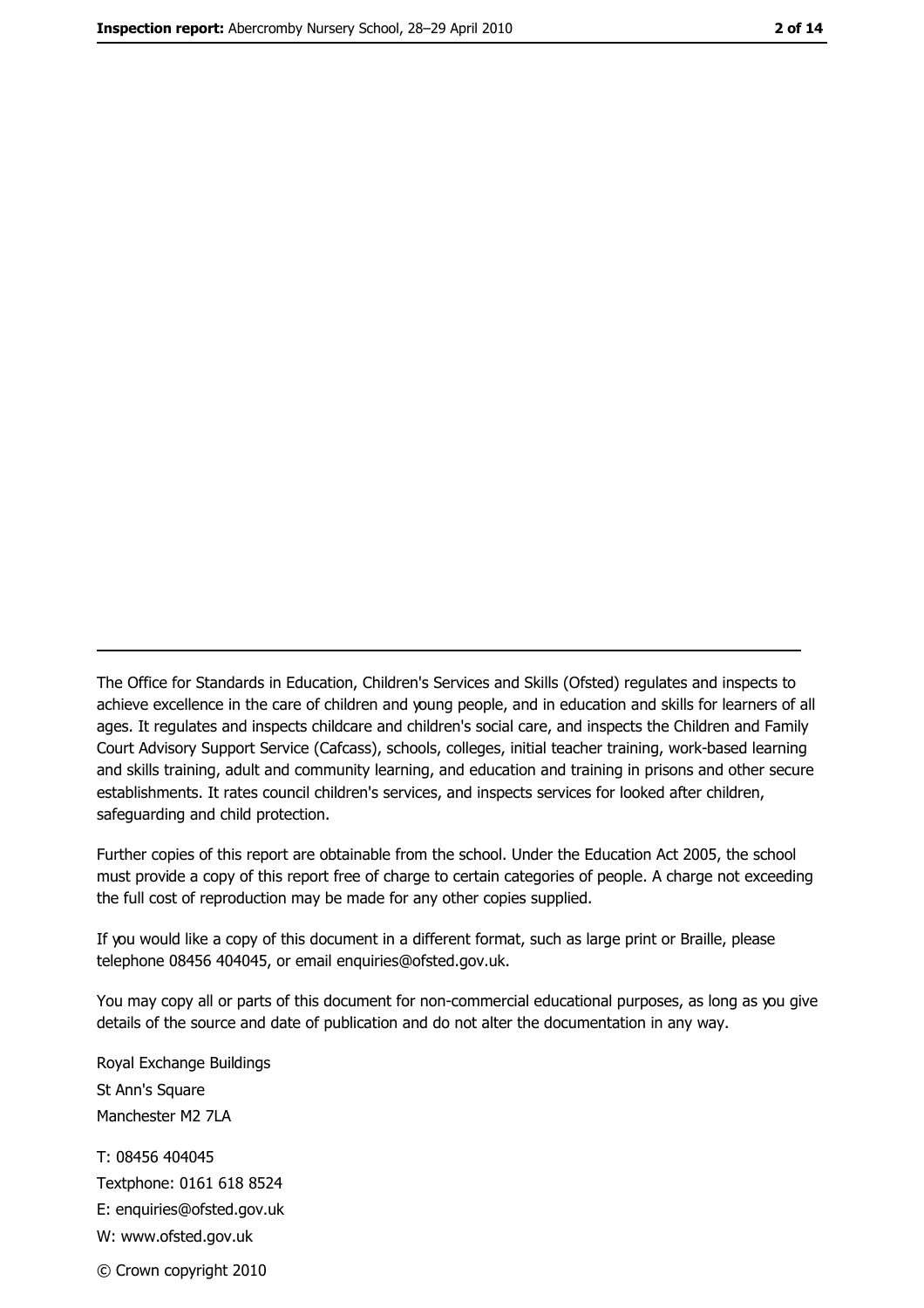# **Introduction**

This inspection was carried out by two additional inspectors. The inspectors visited seven lessons, involving three teachers and three nursery assistants, and held meetings with governors, staff, and parents and carers. They observed the school's work, and looked at assessments and records of children's attainment and progress, curriculum planning, monitoring records, school improvement plans and completed questionnaires from staff. Thirty seven questionnaires returned from parents and carers were analysed.

The inspection team reviewed many aspects of the school's work. It looked in detail at the following:

- children's attainment and progress, particularly their language and mathematical  $\blacksquare$ development
- the quality of provision and learning, focusing on role play, challenge and adults'  $\blacksquare$ intervention
- the use of assessment to measure progress and inform the next steps in planning  $\blacksquare$ the extent to which monitoring of the work of the nursery informs self-evaluation and guides improvement planning.

## **Information about the school**

The nursery is average in size. The proportions of children eligible for free school meals and with special educational needs and/or disabilities are broadly average. The character of the intake of children has changed since the previous inspection. Many of the children are from families of overseas students attending the local university, although nursery places are still made available for children requiring additional learning support. Most of the children are of Middle Eastern, African or mixed heritage. Nine different languages are spoken and 70% of the children speak English as an additional language. Early Years Foundation Stage provision is made for children aged three to five years. Children enter the nursery in September, January or April each year, as they reach the age of three, and almost all children complete a full year. The headteacher was appointed in January 2009 and a newly qualified teacher appointed in September 2009. The nursery has gained the Healthy Schools and Eco-Schools awards.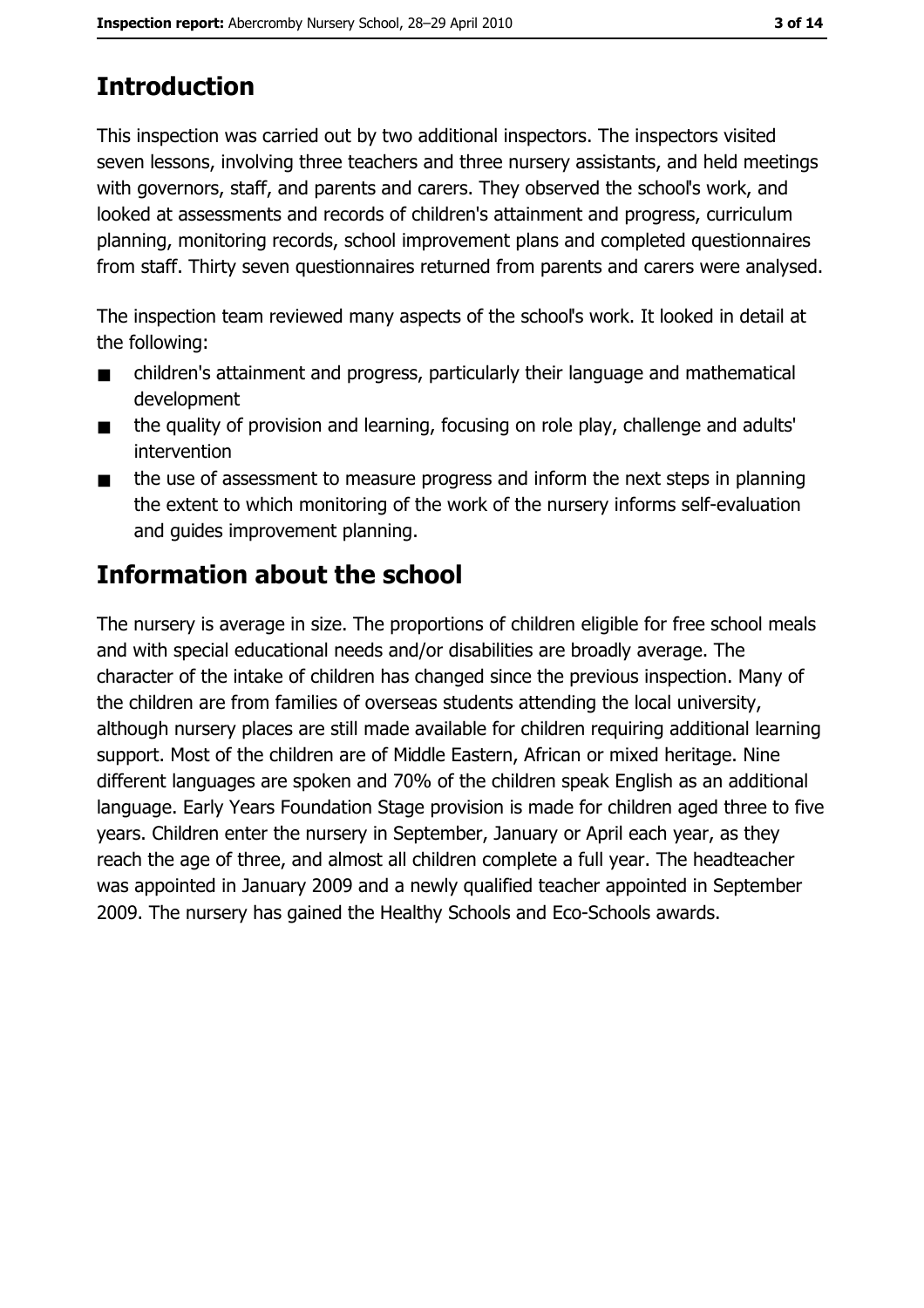## **Inspection judgements**

## Overall effectiveness: how good is the school?

#### The school's capacity for sustained improvement

## **Main findings**

Abercromby is a good nursery school. Good care, guidance and support ensure that children are safe, happy and secure. Children's individual qualities are nurtured and highly valued by staff. This makes a very positive contribution to children's excellent behaviour, growing independence and sense of responsibility. These qualities underpin their good spiritual, moral, social and cultural development. Parents and carers are highly appreciative of what the school provides. Comments such as, 'Parents want the best for their children and receive the best in this nursery,' typify parents' views.

Children thoroughly enjoy their time in the school and achieve well. Overall, they enter Nursery with knowledge and skills at levels that are below those expected for their age, learn successfully and make good progress. By the end of Nursery, their attainment is typical for their age overall. However, their learning and progress in spoken language and in mathematical reasoning are not as strong as in other areas. This is because of limited opportunities to talk when learning in large groups, and on occasions, the narrow range of questioning and insufficient discussion between children and adults, particularly outdoors. Mathematics does not have as high a profile as other areas of the curriculum. Adults are not as confident in this area of learning and opportunities to develop children's mathematical understanding and promote reasoning are not always seized upon during practical activities. These factors hold back the development of children's spoken language and their capacity to reason mathematically.

Good provision in the school largely promotes successful learning. Much of the teaching is good and children benefit from a rich curriculum and a wealth of stimulating activities. Good use of assessment identifies the next steps required to move children's learning forward. Tailored education plans to meet children's individual needs help those with special educational needs and/or disabilities, those who speak English as an additional language and more-able children to make equally good progress.

Ambition, drive and commitment are influential aspects of the school's leadership. Good monitoring of the school's work ensures that self-evaluation is accurate in identifying areas for improvement. The school has maintained the good-quality provision reported at the previous inspection, addressed the issues arising from the inspection and built on its strengths to establish a good capacity for improvement.

### What does the school need to do to improve further?

- By 2011 improve children's spoken language by:
	- ensuring that adults are readily available to question and extend children's

4 of 14

| 2                      |
|------------------------|
| $\boldsymbol{\lambda}$ |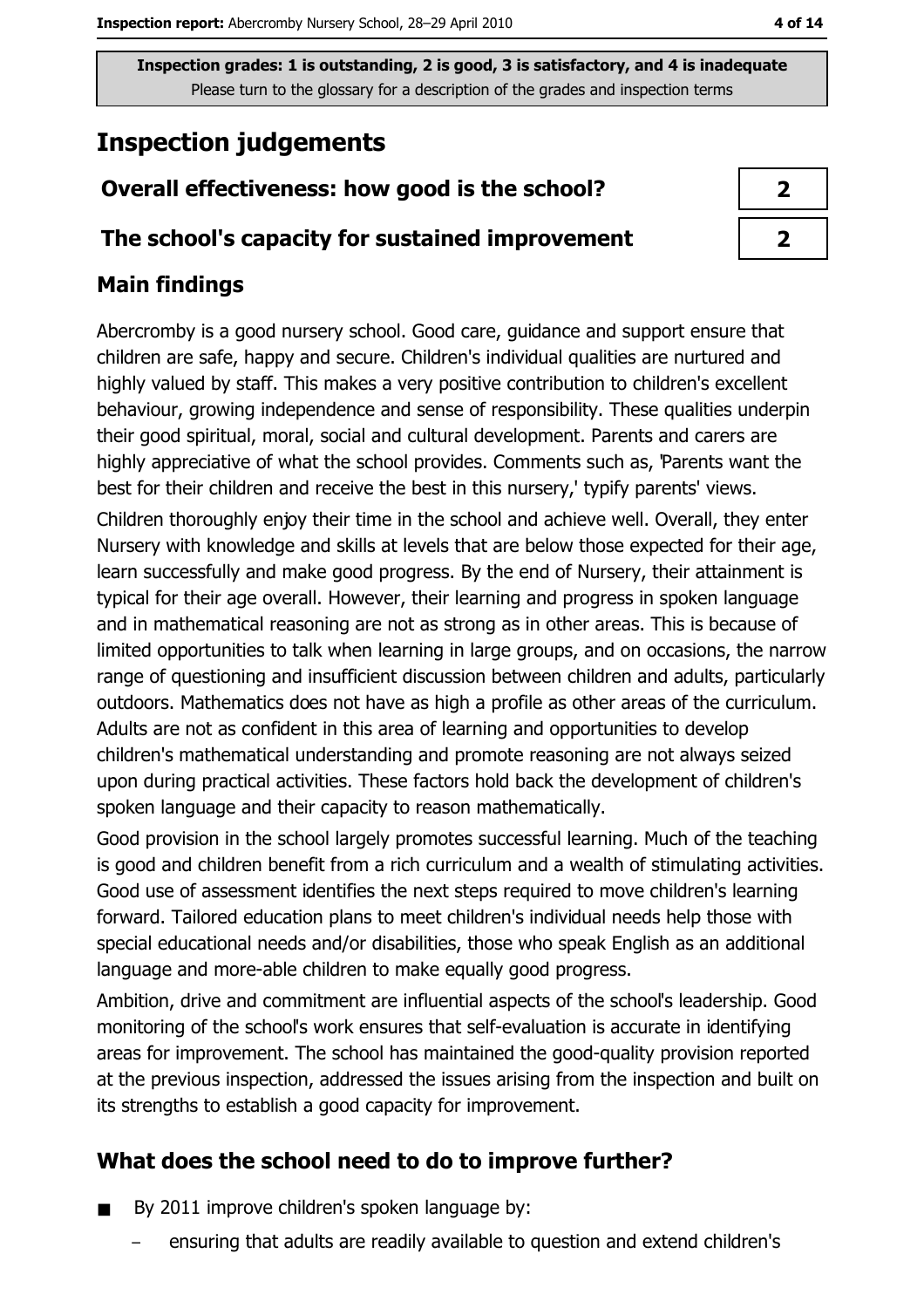thinking and understanding, particularly through their work outdoors

- strengthening adults' questioning to ensure that children are helped to explain their ideas fully
- providing more opportunities for individual children to express their ideas.
- By 2011 improve children's mathematical calculation and reasoning by:
	- making mathematical areas as attractive and engaging as other areas  $\overline{\phantom{a}}$
	- increasing adults' understanding of children's mathematical development
	- seizing opportunities to develop children's calculation and reasoning skills when  $\overline{\phantom{m}}$ they are engaged in a variety of activities

#### Outcomes for individuals and groups of children



Children are active and eager learners and achieve well. They are often highly motivated and concentrate for long periods on activities that interest them, such as using computers. They listen attentively, answer questions enthusiastically and explore and learn with real intent. Children practise and improve new skills successfully, such as writing and drawing. Their knowledge and understanding of the world blossoms, for example, by investigating shape and plants and through role play. Physical skills, such as climbing and balancing, develop rapidly and children often become engrossed in role play, which ignites their creativity and imagination.

Personal, social and emotional development is particularly good and evident in children's growing independence. Weaker elements in their spoken language and mathematical development are partly due to pupils being new to learning English but also to missed opportunities to develop these aspects of their learning. Children at an early stage of learning English as an additional language integrate well and experiment with language. The vast majority of them learn to listen with good understanding and to make themselves understood by the second year of school. Children with special educational needs and/or disabilities make good strides in their learning because of the very effective additional support they receive.

The very supportive family atmosphere and attention to personal, social and health education help children to understand the consequences of their actions and how to stay safe. The strong emphasis placed on exercise and healthy eating helps children to adopt healthy lifestyles and good hygiene in the school. Relationships are excellent. Children from diverse backgrounds integrate seamlessly and learn to understand and respect cultural differences. They make a good contribution to the school and wider community by taking initiative, for example by acting responsibly, looking after others and taking care of equipment. Behaviour is exemplary throughout. Children learn to play cooperatively, use computers confidently and play happily together. They make good progress overall in acquiring key skills which help to prepare them for the future. Enjoyment of school is reflected in pride in achievement and good attendance.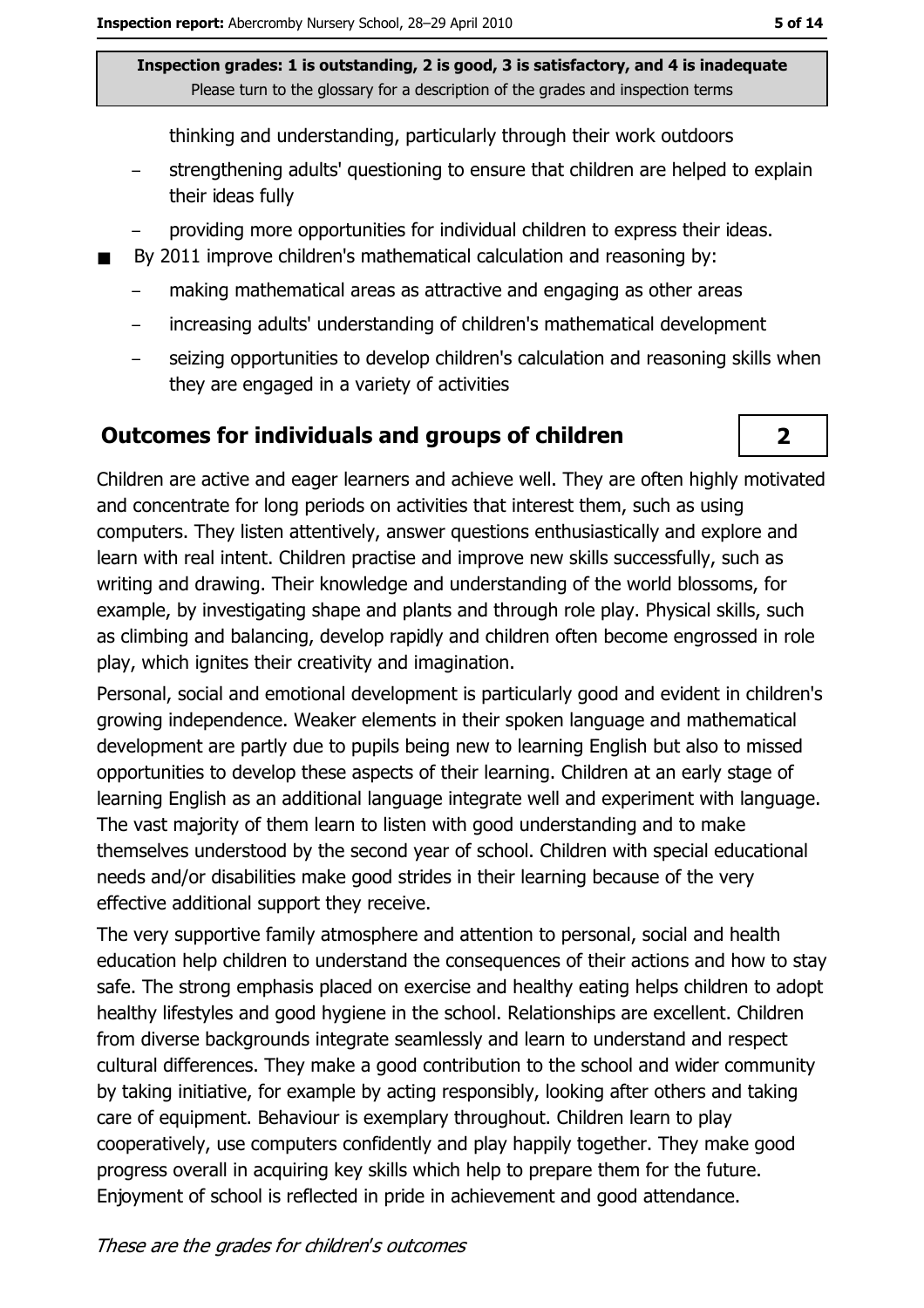| <b>Outcomes for children in the Early Years Foundation Stage</b>                                              | $\mathbf{2}$            |
|---------------------------------------------------------------------------------------------------------------|-------------------------|
| Children's achievement and the extent to which they enjoy their learning                                      | 2                       |
| Taking into account:<br>Children's attainment <sup>1</sup>                                                    | 3                       |
| The quality of children's learning and their progress                                                         | $\overline{2}$          |
| The quality of learning for children with special educational needs and/or<br>disabilities and their progress | 2                       |
| The extent to which children feel safe                                                                        |                         |
| <b>Children's behaviour</b>                                                                                   | 1                       |
|                                                                                                               |                         |
| The extent to which children adopt healthy lifestyles                                                         | $\overline{\mathbf{2}}$ |
| The extent to which children contribute to the school and wider community                                     | 2                       |
| The extent to which children develop skills that will contribute to their future                              | 2                       |
| economic well-being<br>Taking into account:<br>Children's attendance <sup>1</sup>                             | 2                       |

#### How effective is the provision?

Children benefit from a wide range of well-planned and resourced, ever-changing, highly stimulating activities, indoors and outside. Even so, the mathematical area is less attractive and interesting than other resources. Small-group activities, led by adults, are often very successful in developing children's understanding and spoken language. For example, making pizzas encouraged children to talk about their home experiences. Whole-class discussion improves children's listening and helps them to choose activities, although it does not develop speaking sufficiently. This is because they speak in turn and not all have the opportunity to do so at each session.

Good assessment based on regular observations is used increasingly well to identify the next steps. These are recorded and help adults to match the activities provided to children's individual learning needs, to raise the challenge and keep parents and carers informed. It helps ensure that adults cater for children's very diverse learning needs. As a result, for example, children at an early stage of learning English as an additional language regularly receive additional language support and more-able children are already learning about letters and sounds. Adults are developing questioning through the 'Every child a talker' project with some success, although there is more to do. Occasionally, large numbers of children gather around a popular activity, such as building a castle, but adults do not always respond quickly enough to extend children's

 $1$  The grades for attainment and attendance are: 1 is high; 2 is above average; 3 is broadly average; and 4 is low.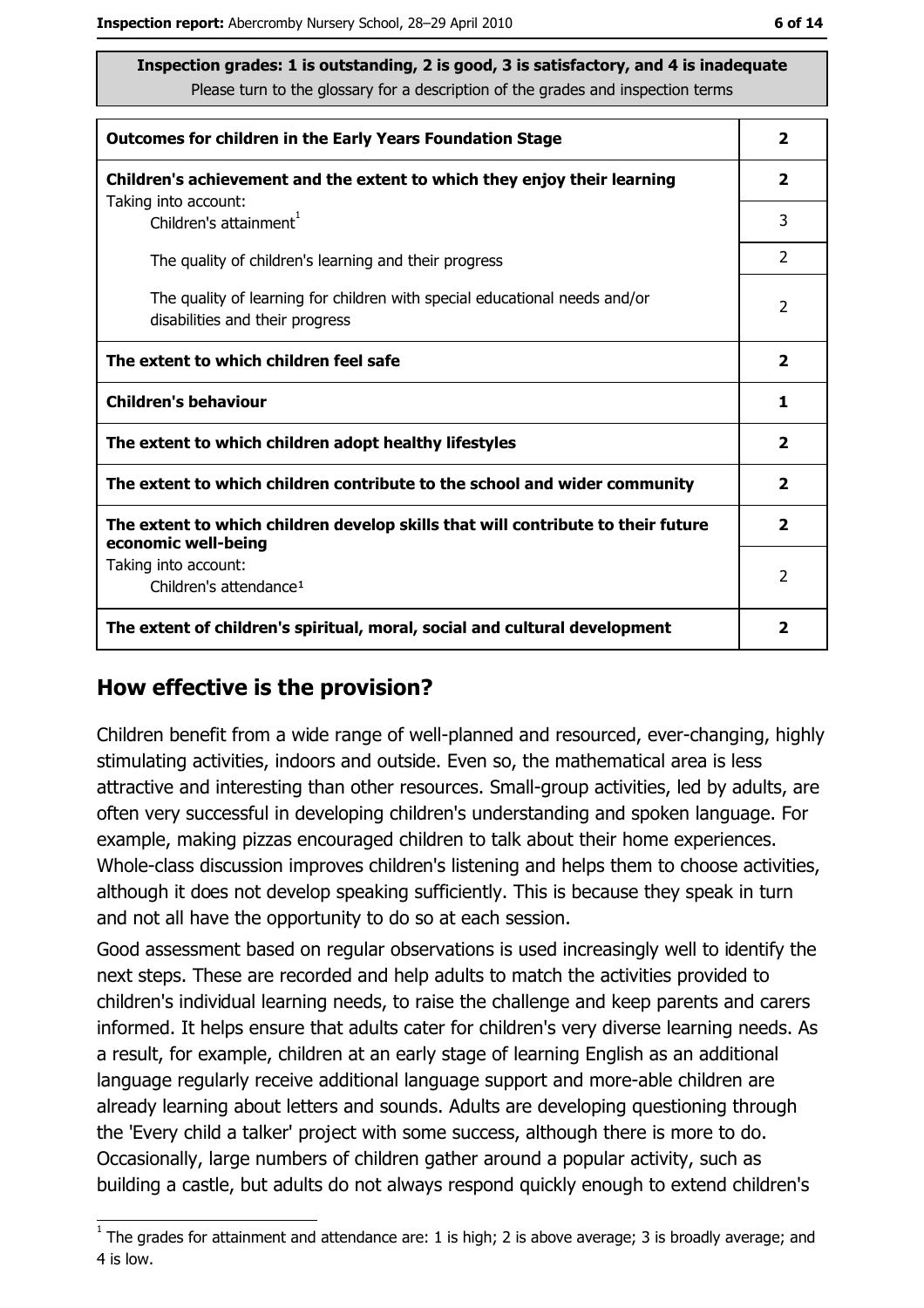spoken language. Adults have good knowledge of the areas of learning, apart from mathematical development, which is currently the focus of training.

The mostly thoroughly planned curriculum enables children to build upon earlier learning. It is flexible in response to children's interests. For example, their fascination with camping arose from individual interests. Staff eagerly broaden children's experiences through visits near and far and by inviting visitors to share their skills and enthusiasm in areas such as dance and gymnastics.

The key worker system provides excellent pastoral care and has a very good impact on children's behaviour. Parents and carers greatly value the good advice and guidance provided by staff. Adults are very effective in identifying and supporting vulnerable children and engage very effectively with outside agencies, such as health professionals, to minimise any barriers to learning. Good induction helps children settle quickly and happily into school. Contact with primary schools helps smooth transfer into the next sector of education.

These are the grades for the quality of provision

| The quality of provision in the Early Years Foundation Stage                                                  |  |
|---------------------------------------------------------------------------------------------------------------|--|
| The quality of teaching                                                                                       |  |
| Taking into account:<br>The use of assessment to support learning                                             |  |
| The extent to which the curriculum meets children's needs, including, where<br>relevant, through partnerships |  |
| The effectiveness of care, guidance and support                                                               |  |

### How effective are leadership and management?

The headteacher's drive, ambition and vision unite staff towards common goals. The curriculum, teaching and assessment have all improved since the previous inspection. Procedures to track children's progress have been implemented and the information is used effectively to quide planning. Checking planning and analysing assessments help to eliminate inconsistencies and increase children's progress. Teaching sessions are observed, which help staff to reflect on how to improve children's learning, although observations of children's learning, when they are not being directly taught by an adult, are only just beginning. The school gives importance to staff training, for example advisers from the local authority have provided objective assessments of the work of the school and the views of parents and carers are taken into account. These factors are at the heart of accurate self-evaluation and strategic planning.

The contribution made by governors is satisfactory although improving rapidly. Their enthusiasm to undertake training and visit the school is helping them to move the school forward and results in satisfactory yet growing ability to increase their monitoring and evaluation role in order to better hold the school to account. Keeping parents well-informed and involving them in their children's Nursery experiences make a very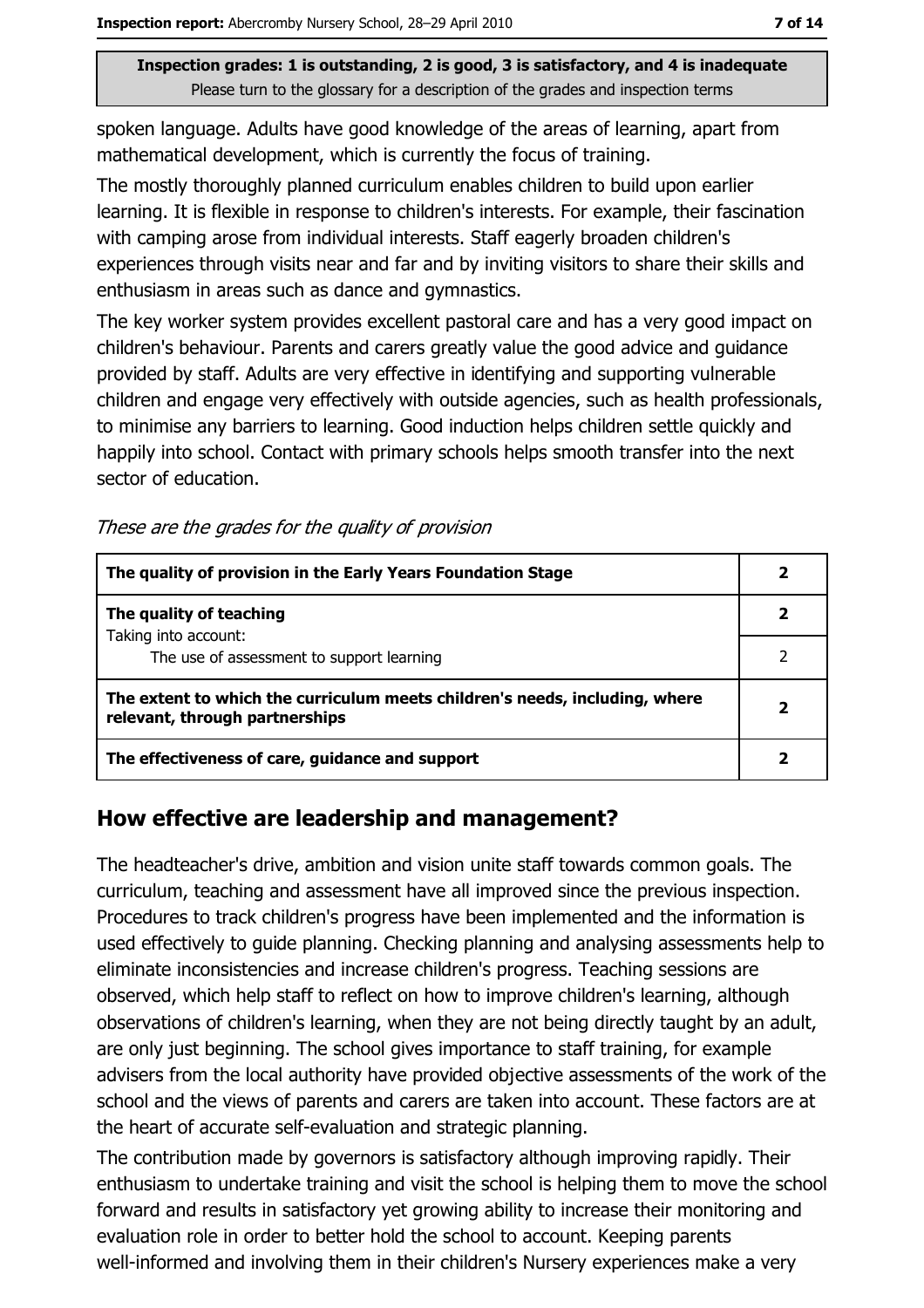positive contribution to children's learning and welfare. Particularly effective partnerships with health and education professionals, involvement in local language and environmental projects and through working in tandem with local schools on assessment have helped the school to move forward in areas that it could not have done single-handedly.

Equality is strongly promoted. The school challenges stereotyping well, tackles discrimination and is highly inclusive. Gaps in attainment between different groups of children, such as boys and girls, and children who speak English as an additional language and those who do not, are quickly identified and closed. Good safeguarding procedures ensure that children's safety is paramount and assured. The school promotes community cohesion satisfactorily. Although the analysis of its setting within the community has only been informally undertaken, the school is a place of social harmony and reaches out to involve the wider and global community in its work.

These are the grades for leadership and management

| The effectiveness of leadership and management in the Early Years Foundation<br><b>Stage</b>                                                                        |                         |
|---------------------------------------------------------------------------------------------------------------------------------------------------------------------|-------------------------|
| The effectiveness of leadership and management in embedding ambition and<br>driving improvement                                                                     | $\overline{2}$          |
| Taking into account:<br>The leadership and management of teaching and learning                                                                                      | 2                       |
| The effectiveness of the governing body in challenging and supporting the<br>school so that weaknesses are tackled decisively and statutory responsibilities<br>met | 3                       |
| The effectiveness of the school's engagement with parents and carers                                                                                                | $\overline{\mathbf{2}}$ |
| The effectiveness of partnerships in promoting learning and well-being                                                                                              | $\overline{2}$          |
| The effectiveness with which the school promotes equality of opportunity and<br>tackles discrimination                                                              | $\overline{\mathbf{2}}$ |
| The effectiveness of safeguarding procedures                                                                                                                        | $\overline{2}$          |
| The effectiveness with which the school promotes community cohesion                                                                                                 | 3                       |
| The effectiveness with which the school deploys resources to achieve value for<br>money                                                                             |                         |

#### **Views of parents and carers**

The large majority of parents and carers returned the questionnaires. The returns were highly positive in all areas. All of the respondents judged that staff kept their children safe. All parents and carers stated that their children made enough progress because of good teaching and effective leadership. All parents and carers agreed that the school helped their children to lead a healthy lifestyle, were positive that their children enjoyed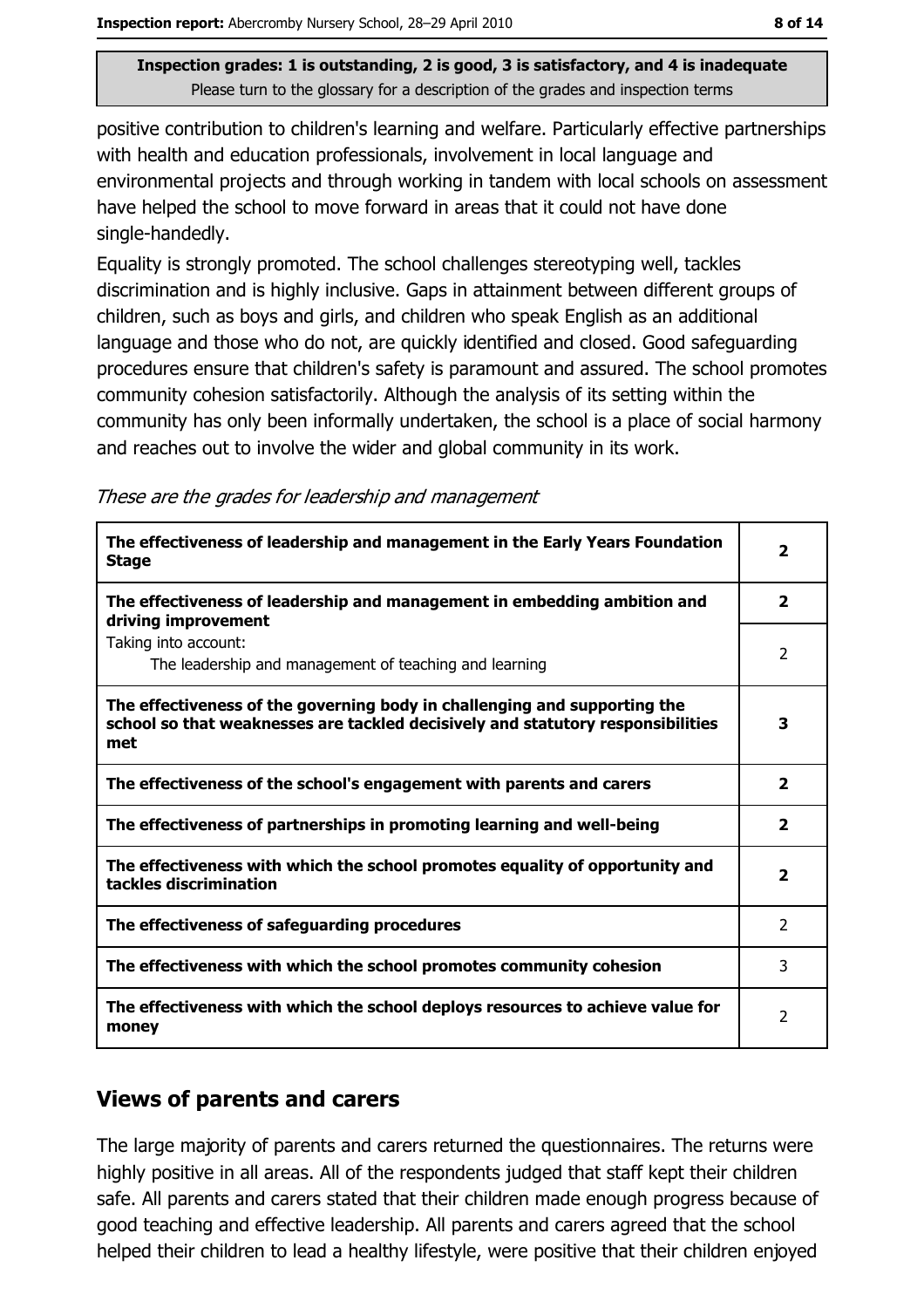school and very happy with their children's school experiences. Almost all parents and carers felt the school met their children's particular needs, dealt effectively with any unacceptable behaviour and took account of parents' and carers' suggestions and concerns. Almost all parents and carers believe that that their children are well prepared to the future and only one or two parents and carers felt the need for more information about their children's progress, which the school is addressing. Inspectors endorse parents' and carers' positive view in all of these areas.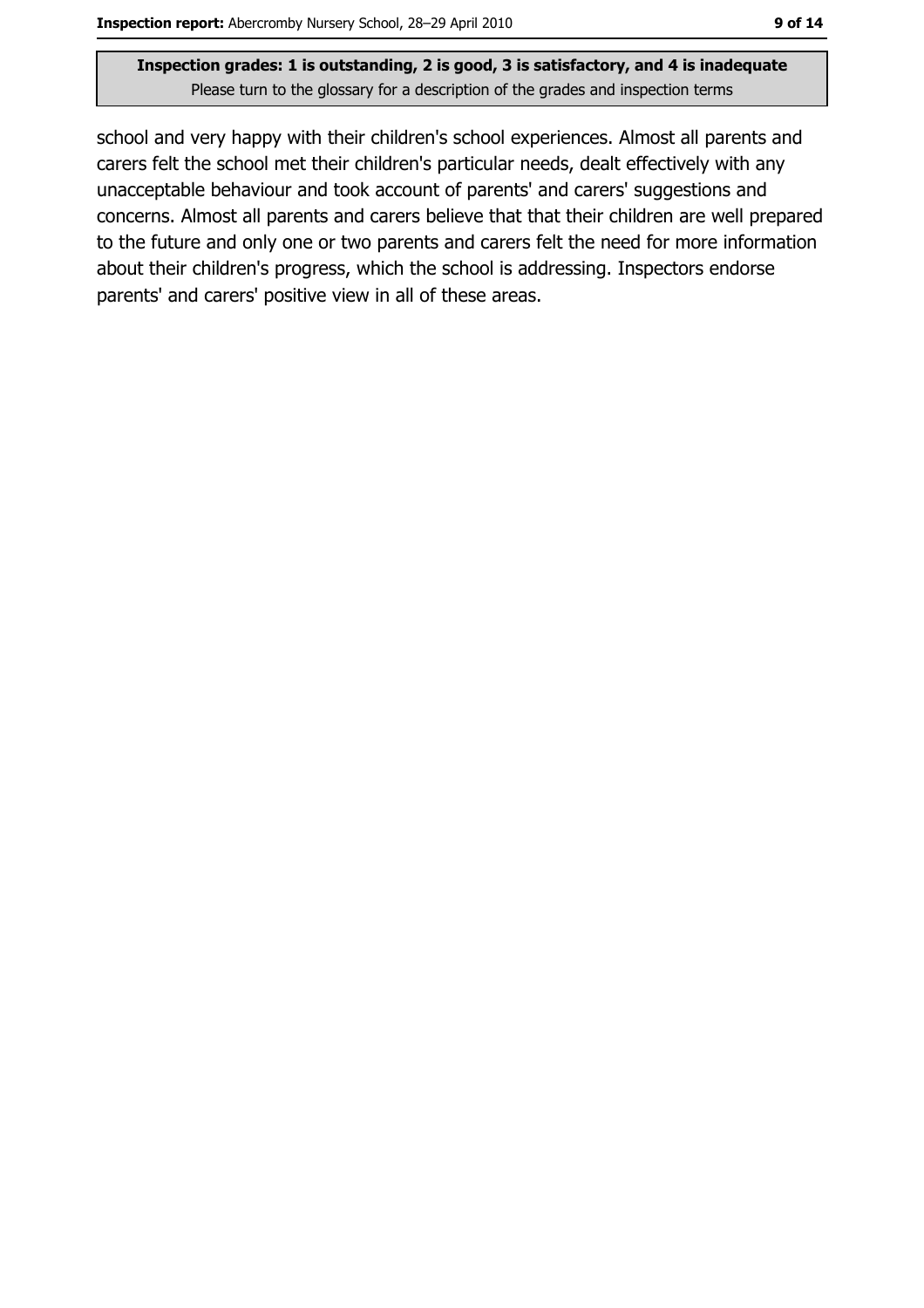#### Responses from parents and carers to Ofsted's questionnaire

Ofsted invited all the registered parents and carers of pupils registered at Abercromby Nursery School to complete a questionnaire about their views of the school.

In the questionnaire, parents and carers were asked to record how strongly they agreed with 13 statements about the school.

The inspection team received 37 completed questionnaires by the end of the on-site inspection. In total, there are 58 pupils registered at the school.

| <b>Statements</b>                                                                                                                                                                                                                                       | <b>Strongly</b><br><b>Agree</b> |               | <b>Agree</b>   |               | <b>Disagree</b> |               | <b>Strongly</b><br>disagree |               |
|---------------------------------------------------------------------------------------------------------------------------------------------------------------------------------------------------------------------------------------------------------|---------------------------------|---------------|----------------|---------------|-----------------|---------------|-----------------------------|---------------|
|                                                                                                                                                                                                                                                         | <b>Total</b>                    | $\frac{1}{2}$ | <b>Total</b>   | $\frac{0}{0}$ | <b>Total</b>    | $\frac{0}{0}$ | <b>Total</b>                | $\frac{9}{6}$ |
| My child enjoys school                                                                                                                                                                                                                                  | 28                              | 76            | 8              | 22            | 0               | 0             | $\Omega$                    | 0             |
| The school keeps my child<br>safe                                                                                                                                                                                                                       | 29                              | 78            | 8              | 22            | $\mathbf 0$     | 0             | $\mathbf{0}$                | 0             |
| The school informs me<br>about my child's progress                                                                                                                                                                                                      | 21                              | 57            | 13             | 35            | 3               | 8             | 0                           | 0             |
| My child is making enough<br>progress at this school                                                                                                                                                                                                    | 27                              | 73            | 10             | 27            | $\mathbf 0$     | 0             | 0                           | 0             |
| The teaching is good at this<br>school                                                                                                                                                                                                                  | 30                              | 81            | $\overline{7}$ | 19            | $\mathbf 0$     | 0             | 0                           | 0             |
| The school helps me to<br>support my child's learning                                                                                                                                                                                                   | 21                              | 57            | 14             | 38            | $\mathbf{1}$    | 3             | 0                           | 0             |
| The school helps my child to<br>have a healthy lifestyle                                                                                                                                                                                                | 25                              | 68            | 11             | 30            | $\mathbf 0$     | 0             | 0                           | 0             |
| The school makes sure that<br>my child is well prepared for<br>the future (for example<br>changing year group,<br>changing school, and for<br>children who are finishing<br>school, entering further or<br>higher education, or<br>entering employment) | 24                              | 65            | 12             | 32            | $\mathbf{1}$    | 3             | $\mathbf 0$                 | 0             |
| The school meets my child's<br>particular needs                                                                                                                                                                                                         | 23                              | 62            | 11             | 30            | $\mathbf{1}$    | 3             | 0                           | 0             |
| The school deals effectively<br>with unacceptable behaviour                                                                                                                                                                                             | 26                              | 70            | 9              | 24            | $\mathbf{1}$    | 3             | 0                           | 0             |
| The school takes account of<br>my suggestions and<br>concerns                                                                                                                                                                                           | 24                              | 65            | 11             | 30            | $\mathbf{1}$    | 3             | 0                           | 0             |
| The school is led and<br>managed effectively                                                                                                                                                                                                            | 27                              | 73            | 10             | 27            | $\mathbf 0$     | 0             | 0                           | $\mathbf 0$   |
| Overall, I am happy with my<br>child's experience at this<br>school                                                                                                                                                                                     | 29                              | 78            | 7              | 19            | $\mathbf 0$     | 0             | $\mathbf 0$                 | 0             |

The table above summarises the responses that parents and carers made to each statement. The percentages indicate the proportion of parents and carers giving that response out of the total number of completed questionnaires. Where one or more parents and carers chose not to answer a particular question, the percentages will not add up to 100%.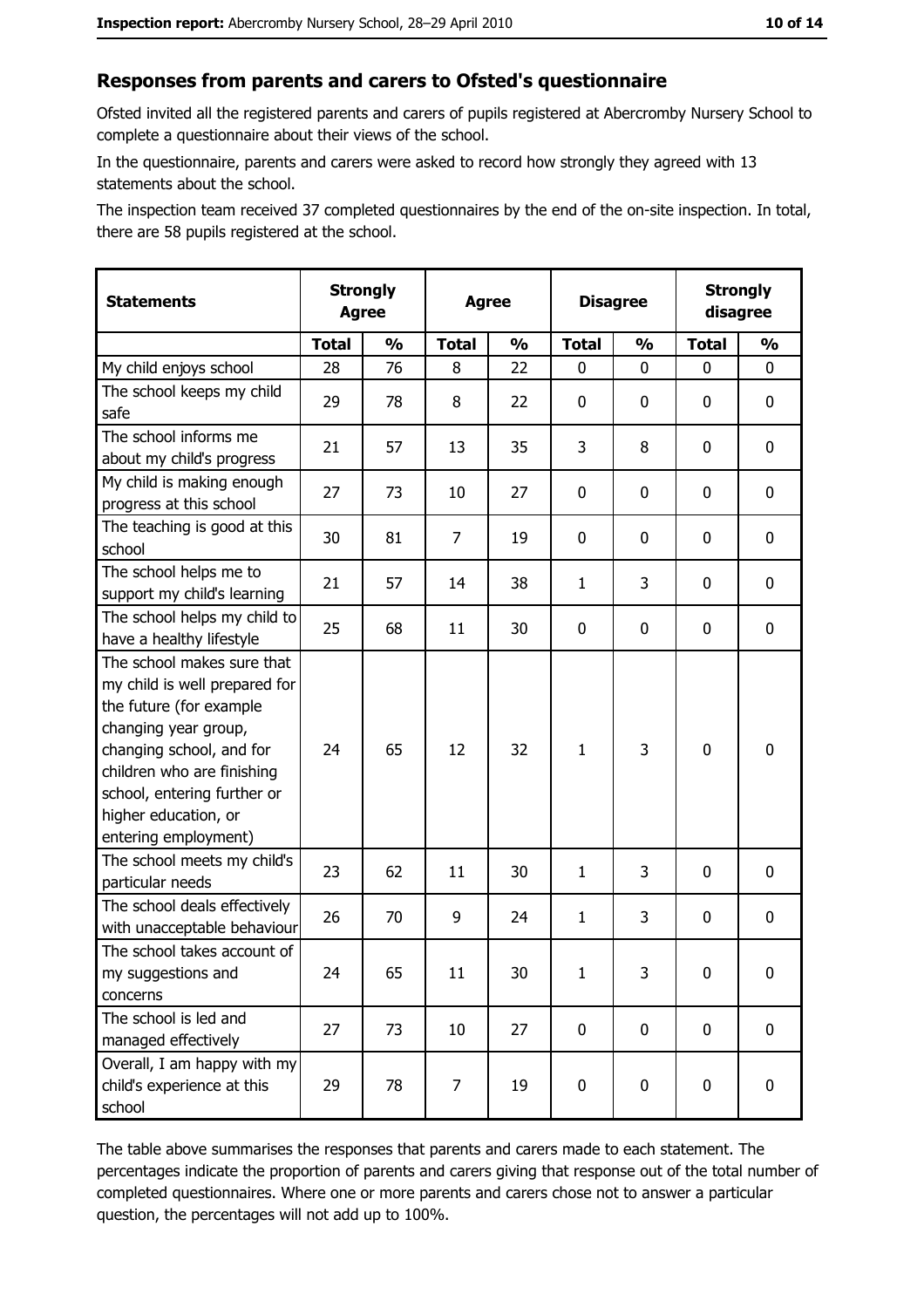# Glossary

| Grade   | <b>Judgement</b> | <b>Description</b>                                                                                                                                                                                                                |
|---------|------------------|-----------------------------------------------------------------------------------------------------------------------------------------------------------------------------------------------------------------------------------|
| Grade 1 | Outstanding      | These features are highly effective. An oustanding<br>school provides exceptionally well for its children's<br>needs.                                                                                                             |
| Grade 2 | Good             | These are very positive features of a school. A school<br>that is good is serving its children well.                                                                                                                              |
| Grade 3 | Satisfactory     | These features are of reasonable quality. A satisfactory<br>school is providing adequately for its children.                                                                                                                      |
| Grade 4 | Inadequate       | These features are not of an acceptable standard. An<br>inadequate school needs to make significant<br>improvement in order to meet the needs of its children.<br>Ofsted inspectors will make further visits until it<br>improves |

## What inspection judgements mean

#### **Overall effectiveness of schools**

|                       | Overall effectiveness judgement (percentage of<br>schools) |      |                     |                   |
|-----------------------|------------------------------------------------------------|------|---------------------|-------------------|
| <b>Type of school</b> | <b>Outstanding</b>                                         | Good | <b>Satisfactory</b> | <b>Inadequate</b> |
| Nursery schools       | 51                                                         | 45   | 0                   | 4                 |
| Primary schools       | 6                                                          | 41   | 42                  | 10                |
| Secondary schools     | 8                                                          | 34   | 44                  | 14                |
| Sixth forms           | 10                                                         | 37   | 50                  | 3                 |
| Special schools       | 32                                                         | 38   | 25                  | 5                 |
| Pupil referral units  | 12                                                         | 43   | 31                  | 14                |
| All schools           | 9                                                          | 40   | 40                  | 10                |

New school inspection arrangements were introduced on 1 September 2009. This means that inspectors now make some additional judgements that were not made previously.

The data in the table above is for the period 1 September to 31 December 2009 and is the most recently published data available (see www.ofsted.gov.uk). Please note that the sample of schools inspected during the autumn term 2009 was not representative of all schools nationally, as weaker schools are inspected more frequently than good or outstanding schools.

Percentages are rounded and do not always add exactly to 100. Secondary school figures include those that have sixth forms, and sixth form figures include only the data specifically for sixth form inspection judgements.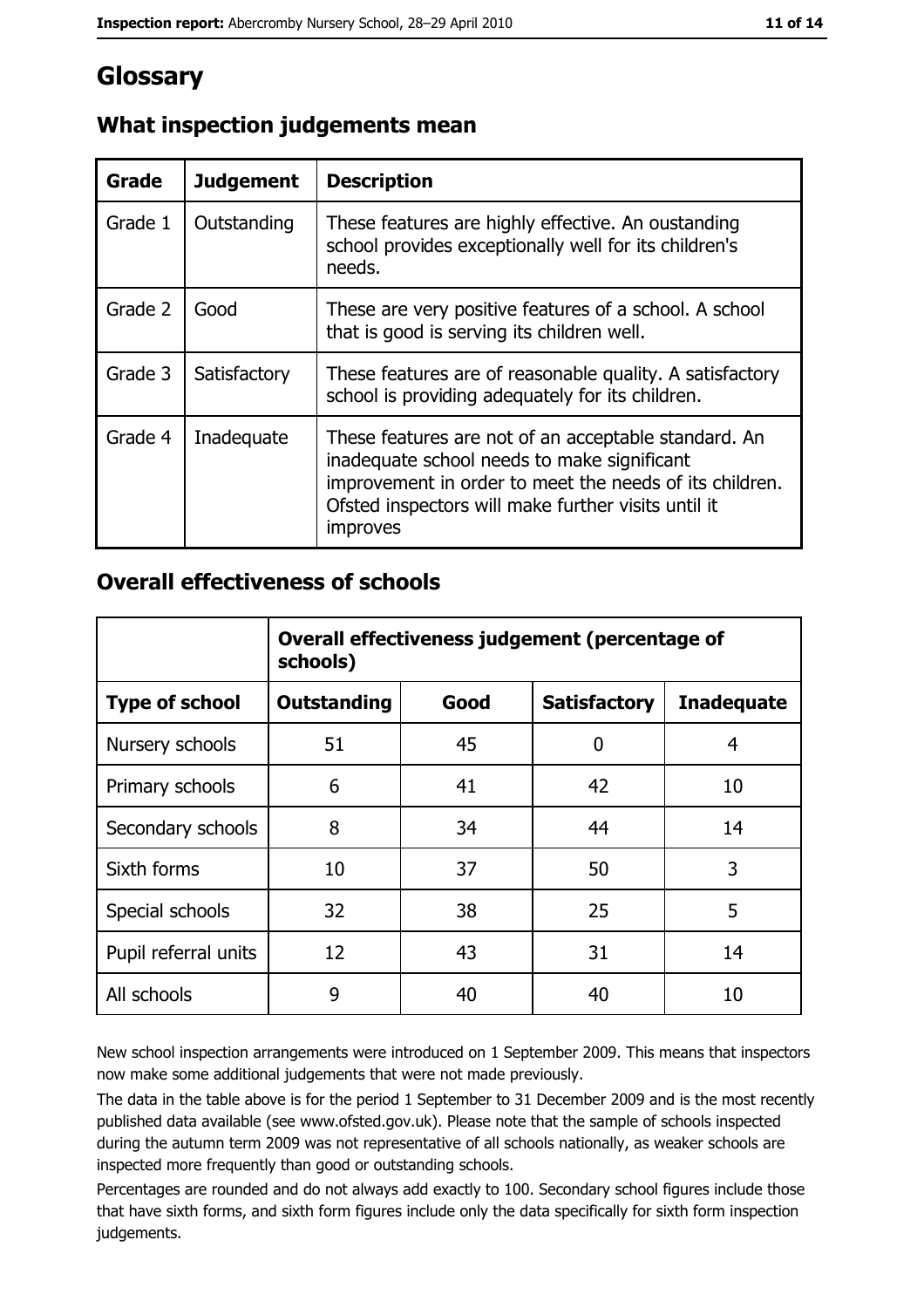## **Common terminology used by inspectors**

| Achievement:               | the progress and success of a child in their<br>learning and development.                                                                                                                                                                                                                                                                                                                                        |
|----------------------------|------------------------------------------------------------------------------------------------------------------------------------------------------------------------------------------------------------------------------------------------------------------------------------------------------------------------------------------------------------------------------------------------------------------|
| Attainment:                | in other phases of school, for example<br>primary schools, attainment is the<br>standard of the pupils' work shown by test<br>and examination results and in lessons.<br>However, there is no national average for<br>three- and four-year-olds. Therefore, in<br>inspections of nursery schools, inspectors<br>take account of expectations in the<br>age-related bands of the Early Years<br>Foundation Stage. |
| Capacity to improve:       | the proven ability of the school to<br>continue improving. Inspectors base this<br>judgement on what the school has<br>accomplished so far and on the quality of<br>its systems to maintain improvement.                                                                                                                                                                                                         |
| Leadership and management: | the contribution of all the staff with<br>responsibilities, not just the headteacher,<br>to identifying priorities, directing and<br>motivating staff and running the school.                                                                                                                                                                                                                                    |
| Learning:                  | how well children acquire knowledge,<br>develop their understanding, learn and<br>practise skills and are developing their<br>competence as learners.                                                                                                                                                                                                                                                            |
| Overall effectiveness:     | inspectors form a judgement on a school's<br>overall effectiveness based on the findings<br>from their inspection of the school. The<br>following judgements, in particular,<br>influence what the overall effectiveness<br>judgement will be.                                                                                                                                                                   |
|                            | The school's capacity for sustained<br>improvement.<br>Outcomes for individuals and groups<br>of children.<br>The quality of teaching.<br>The extent to which the curriculum<br>■<br>meets children's needs, including<br>where relevant, through partnerships.<br>The effectiveness of care, guidance<br>and support.                                                                                           |
| Progress:                  | the rate at which children are learning in<br>nursery sessions and over longer periods<br>of time.                                                                                                                                                                                                                                                                                                               |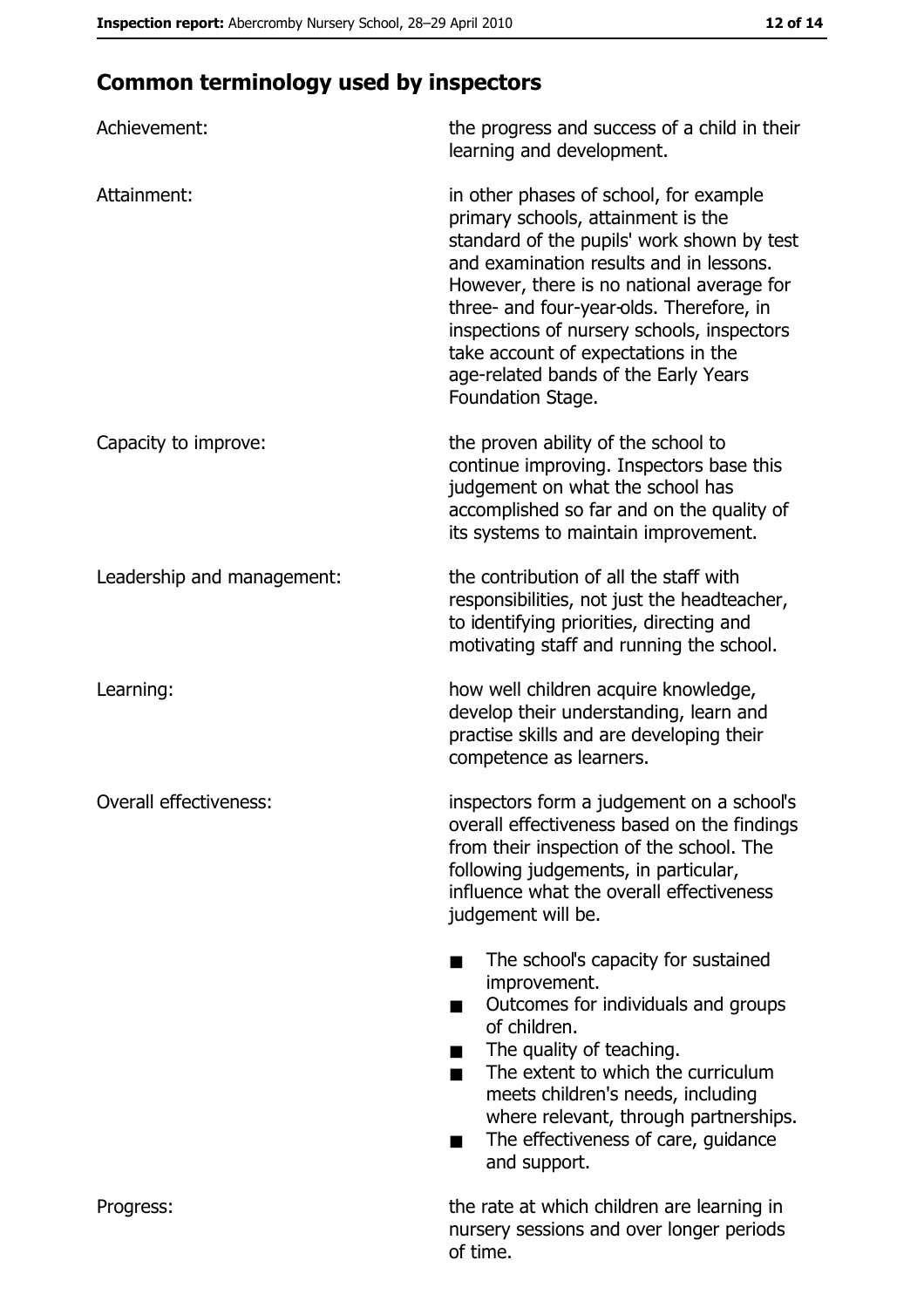This letter is provided for the school, parents and carers to share with their children. It describes Ofsted's main findings from the inspection of their school.



30 April 2010

Dear Children

Inspection of Abercromby Nursery School, Liverpool, L8 7QA

I loved my visit to the nursery because you were so friendly. I want to tell you what I found out.

You attend a good nursery. You have lots of exciting things to do such as making pizzas, using computers and looking after plants. I could tell just how much you enjoy the nursery by watching you play together, find out new things and learn new words. You are doing really well and make good progress.

Grown-ups take very good care of you and keep you safe: this is why you are so happy and beautifully behaved. Grown-ups make each day different and interesting. They teach you very well when you work together in small groups. They watch you carefully, make little notes about your learning and write them down for your parents and carers to see. This is good because it helps grown-ups in the nursery and your parents and carers at home help you to learn more each day.

Your headteacher and governors do a good job in making your nursery a safe and fun place to be. They never stop trying to make it better by bringing new toys, books and new ideas to help you learn as much as you possibly can.

Your nursery is good but my role is it to help it become even better. I have asked your headteacher and teachers to help you to talk as much as possible in the classroom and outside. Learning new words will help you with reading and writing when you are older.

I have also asked the headteacher and teachers to make the number area more interesting and to teach you how to find, for example, 'more than' and 'less than' a given amount, which some of you find difficult.

Yours sincerely Mr Colin Smith

Lead inspector